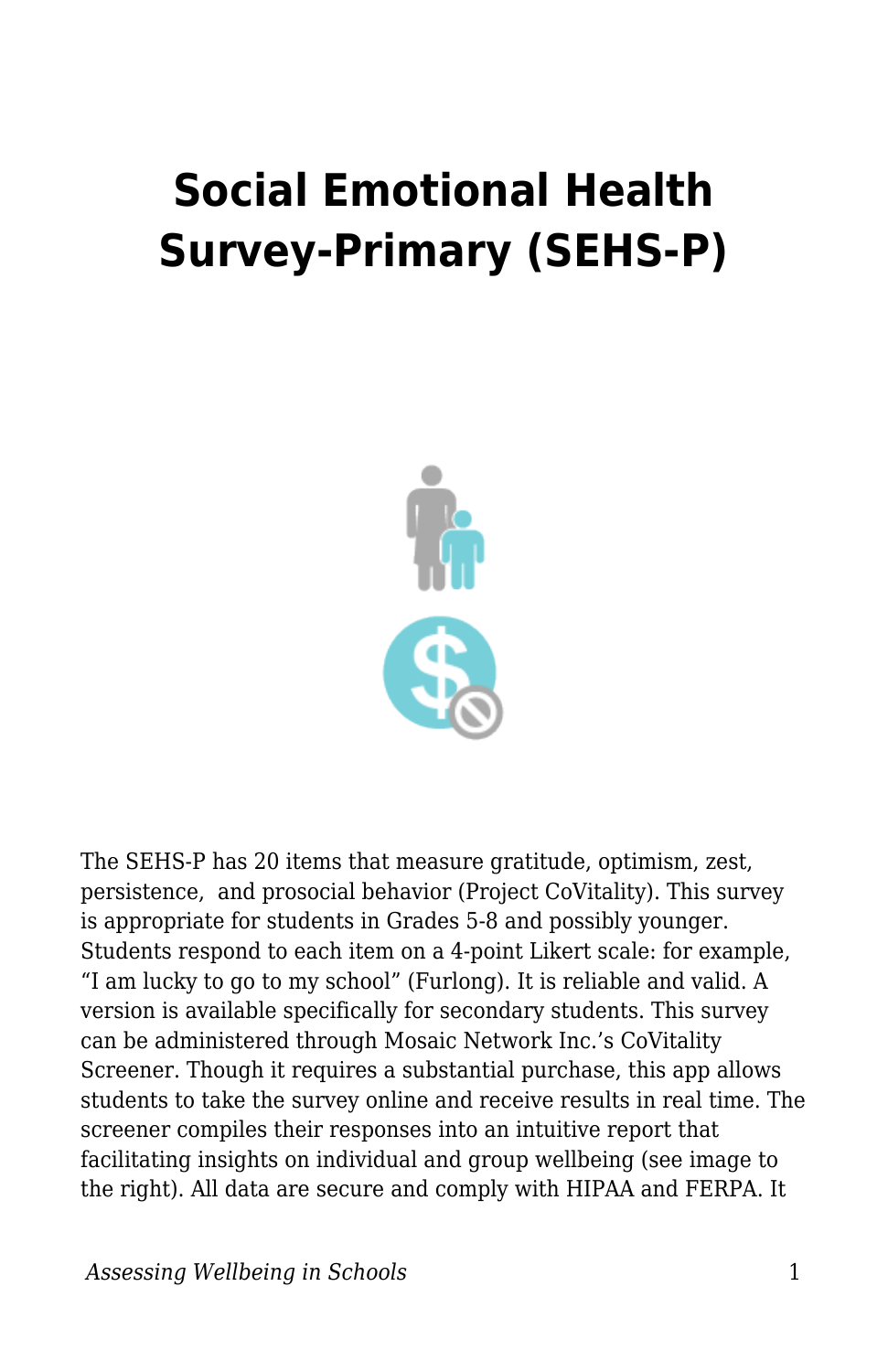also includes additional scales, making it optimal for universal screenings for school well being. To review the SEHS-P, [click here.](https://ucsbeducation.az1.qualtrics.com/jfe/form/SV_8CWzF8RaxjMLpzL?Q_JFE=qdg)

| E Dashboard         | Dashboard                                             |                             |                                                                  |                                  |
|---------------------|-------------------------------------------------------|-----------------------------|------------------------------------------------------------------|----------------------------------|
| <b>Sir</b> Caseload | Risk Group Overview and Reporting                     |                             |                                                                  |                                  |
| <b>III</b> Support  | Henitoring                                            | 423                         | No Reporting<br>Click on the report icon to download your report |                                  |
|                     |                                                       | Surveys Started             |                                                                  |                                  |
|                     | Surveys Completed                                     | 384<br>Surveys Completed    | School Climate ®                                                 | Student Profile by Grade Level ® |
|                     |                                                       |                             |                                                                  |                                  |
|                     |                                                       |                             |                                                                  |                                  |
|                     | Strengths (CoVI) by Risk (PD) Dual-Factor Risk Groups |                             | Aggregate Response ®                                             | Data Export ®                    |
|                     | Covitality (CoVi)                                     | Normal                      | Psychological Distress (PO)<br>At-Risk                           | Elevated                         |
|                     | Low                                                   | 4. Langulshing              | 2. Moderate Risk                                                 |                                  |
|                     | Low Average                                           | 20<br>5. Getting By         | 11<br><b>Winerab</b>                                             | 1. Highest Risk<br>13            |
|                     |                                                       | an                          | 15 <sup>°</sup>                                                  |                                  |
|                     | High Average                                          | 6. Moderate Thinking<br>141 | R. Inconsistent<br>10                                            | 9. Inconsistent<br>20            |

**Pros for Schools Cons for Schools**

20 items Comprehensive view of wellbeing Widely tested Secondary form allowing for continuity across grades (SEHS-S) Associated Covatlity App available through Mosaic Network Inc. (Includes fee)

The CoVitality Screener typically costs \$500 (set up with custom configuration and training fee) and \$1.25 per student

Images in this sections are used with permission b[y Mosaic Network](http://www.covitalityapp.com/) [Inc.](http://www.covitalityapp.com/)

## **Suggestions for Further Research**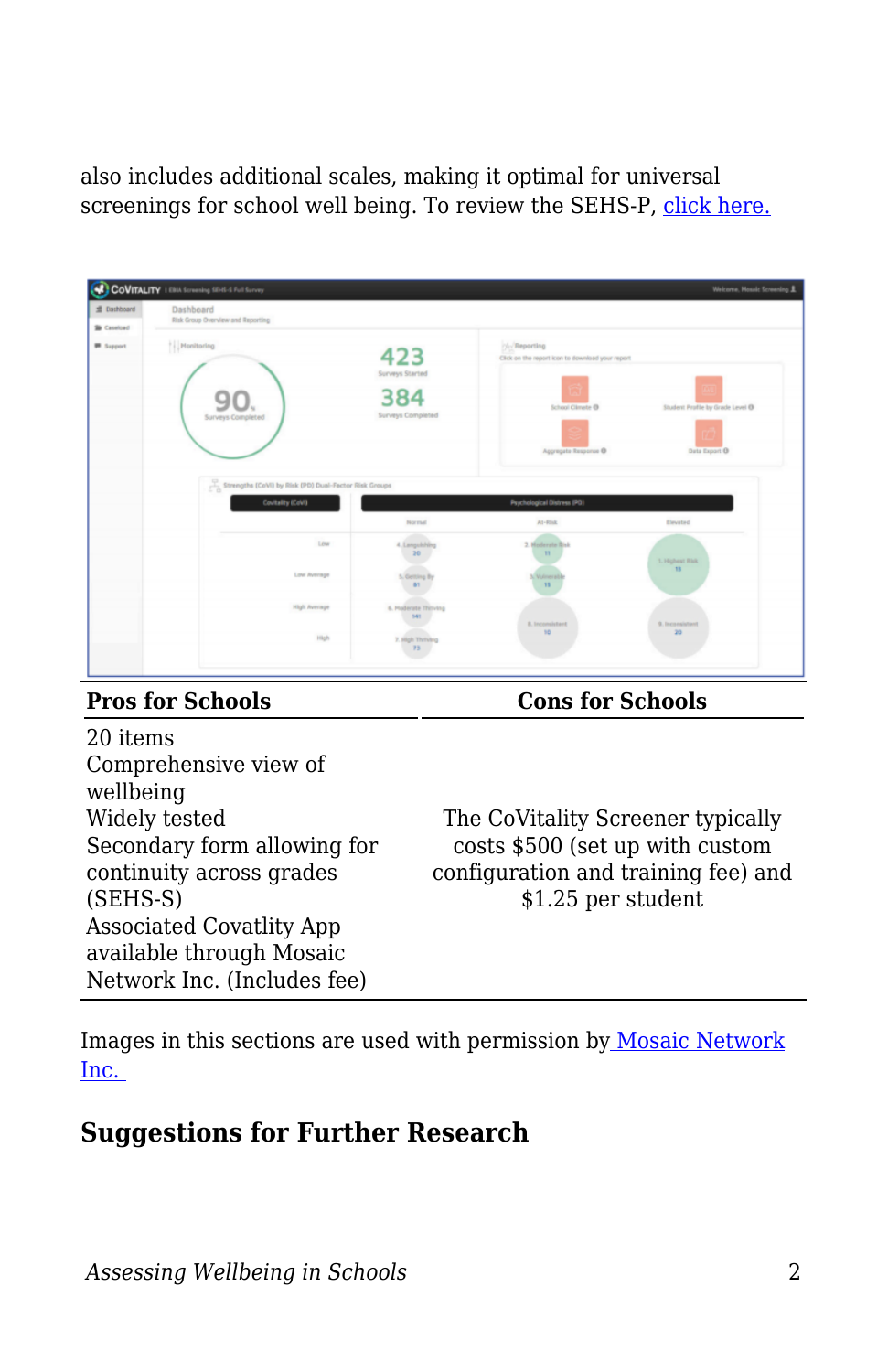Furlong, M. (n.d.). Project CoVitality: Social Emotional Health Survey-Primary. Retrieved December 19, 2018, from [https://edtechbooks.org/-LfG](http://www.project-covitality.a2hosted.com/surveys/social-emotional-health.html)

Furlong, M. (2016). Project CoVitality. Retrieved from [https://edtechbooks.org/-Pdt.](http://www.project-covitality.info/)

Mosaic Network Inc. (n.d.). Covitality. Retrieved from <http://www.covitalityapp.com/>.

Project CoVitality. (n.d.). Measures. Retrieved October 29, 2019, from [https://edtechbooks.org/-AxeQ.](https://www.covitalityucsb.info/sehs-measures/index.html)

SEHS System. (n.d.). Social-Emotional Health Survey system. [http://www.sehss.com/.](http://www.sehss.com/)

For a more complete list of relevant academic articles, [click here.](https://www.researchgate.net/publication/330335372_Social_Emotional_Health_Survey_System_Publications_Project_Covitality_A_school_mental_wellness_and_thriving_student_development_initiative_Gevirtz_Graduate_School_of_Education_International_Center_for)





Bates, M. & Boren, D. M. (2019). *Assessing Wellbeing in*

*Assessing Wellbeing in Schools* 3